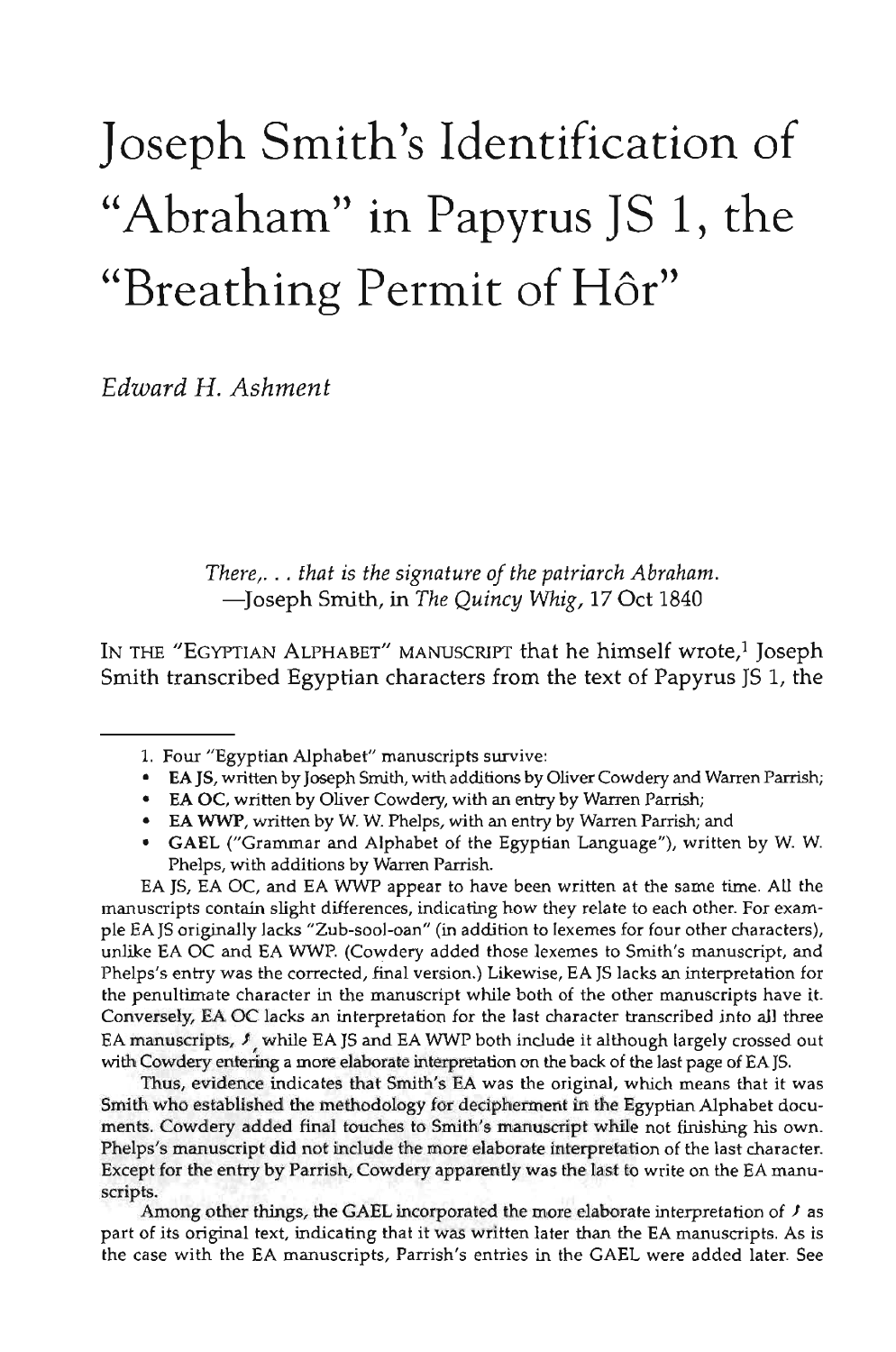Breathing Permit of Hôr,<sup>2</sup> and recorded his transliterations and interpretations for many of them. In the course of his efforts, he connected disparate hieroglyphic and hieratic characters with Abraham.

## PAPYRUS IS 1.1

From line 2 of pJS 1.1 Smith transcribed two hieroglyphic characters,

 $\mathbf{\hat{E}}$ , into his "Egyptian Alphabet" manuscript as  $\mathbf{\hat{H}}\ \grave{\mathbf{\hat{E}}}$  . He identified the left-hand character as "Ah broam—ah-brah oam Ki Abrah oam."<sup>3</sup> Following Smith's original identifications, *J J* was transcribed as  $\sim$ *f***\*** and divided into constituent elements in the Grammar and Alphabet of the Egyptian Language (GAEL 3); and the *f* element from Smith's original was represented as the lexeme "Kiahbroam." In its various "degrees,"<sup>4</sup> its purported interpretations were:

[Fifth Degree] Kiahbrahoam. Coming down from the beginning right by birth—and also by blessing, and by promise—promises made; a father of many nations; a prince of peace; one who keeps the commandment of God; a patriarch; a rightful heir; a high priest (GAEL 3).

[Fourth Degree] Kiahbroam. Change from the first; by coming from the beginning by right of birth or lineage (GAEL 9).

- Papyrus JS 1, *Breathing Permit of Hor*
- Papyrus JS 2, *Book of the Dead of Ta-sherit-Min,* comprised of Nibley's originally-designated fragments IX (now pJS 2.1), VII (now pJS 2.2), VIII (now pJS 2.3), V (now pJS 2.4), VI (now pJS 2.5), IV (now pJS 2.6), and II (now pJS 2.7);
- Papyrus JS 3, *Book of the Dead* 125 vignette of Nefer-ir-nebu, comprised of Nibley's originally-designated fragment III;
- Papyrus JS 4, fragments of the Book of the Dead of Amunhotep, son of Nai-neb, now lost, with only 19th-century facsimiles remaining; and
- Hypocephalus JS, a hypocephalus for Shishak, now lost, with only a 19th-century facsimile remaining.

3. Smith's "Ah broam—ah-brah oam Ki Abrah oam" were crossed out and, in Oliver Cowdery's handwriting, were replaced by "Ki-Ah-bram, Ki-ah-bra-oam—Zub-sool-oan." (In EA WWP, Phelps spelled the last word as "Zub zool oan.") GAEL 3 indicates that the right-hand character,  $\epsilon$ , was left untransliterated.

4. Joseph Smith himself introduced the "degree" system of interpretation in his own

Edward H. Ashment, "Reducing Dissonance: The Book of Abraham as a Case Study," *The Word of God,* ed. Dan Vogel (Salt Lake City: Signature Books, 1990), 232-23.

<sup>2.</sup> Nibley's fragments I, XI, and X. Instead of Nibley's arbitrary enumeration of the various papyrus fragments (see *Improvement Era* [February 1968]: 40-40i), a more accurate system has been adopted here: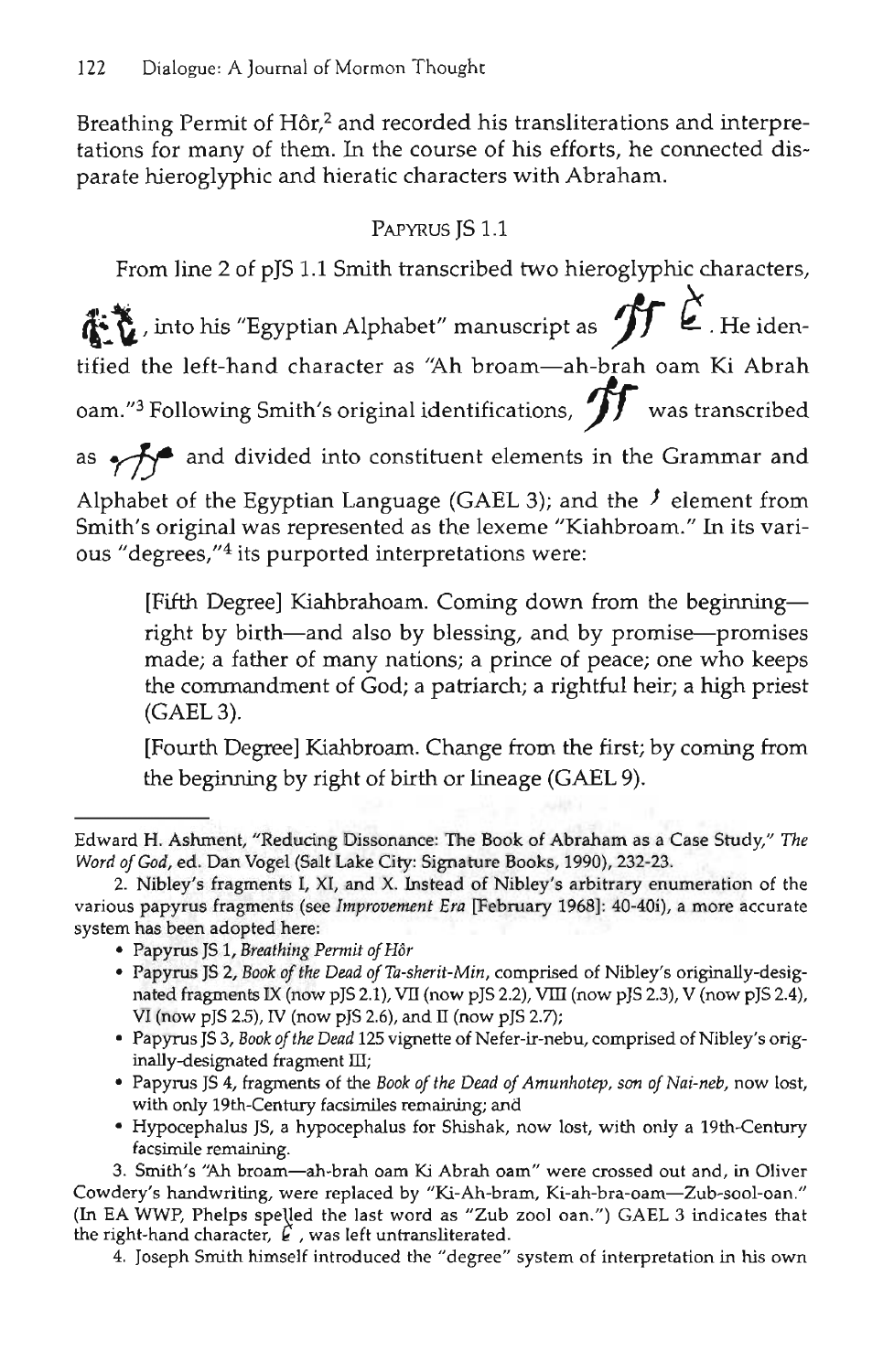- *)* [Third Degree] Kiahbroam. First reckoned in chronol=ogy = coming down from the beginning First born right or blessings (GAEL 13).
- *)* [Second Degree] Kiahbroam. = Coming down from the beginning. To some place or fixed period, the first in lineage, or right in lineage (GAEL16).
- *)* [First Degree] KiAhbroam. That which goes before, until another time, or a change by appointment, The first, faithful, or father, or fa- thers. (GAEL 20)

An obvious question is whether or not Smith's identifications and interpretations are unique to him; i.e., whether or not they can be corroborated egyptologically. Unfortunately, they cannot.  $\overrightarrow{f}$  (more clearly

) simply is a man's name,  $\langle zir-wr,^5 \rangle$  and means "Osiris is great."  $\delta$ The characters have no phonetic or semantic connection to Smith's "Ki Abrah oam" or to "Zub-sool-oan."

## PAPYRUS JS 1.2

From the beginning of column 1, line 1 of pJS 1.2, Smith transcribed the (now badly damaged) hieratic characters,  $\mathbf{f}$ <sup>*i*</sup>, as in EA JS, which he then crossed out,  $\mathcal{H}$  - Directly underneath, he again wrote the first

<sup>&</sup>quot;Egyptian Alphabet" manuscript (EA JS) by dividing the characters into groups, which he called "parts" of the "first degree." This system was followed in the other EA manuscripts.

The "degree" system enabled Smith to interpret "verbs, participles-prepositions, conjunctions, and adverbs" into a given character in one level or "degree" and then do it all over again in another "degree" until "the full sense of the writer is. . .conveyed." Thus, up to "625" possible "significations" per character could be created (GAEL If).

<sup>5.</sup> Klaus Baer, "The Breathing Permit of H6r: A Translation of the Apparent Source of the Book of Abraham," *Dialogue: A Journal of Mormon Thought* 3, no. 3 (Autumn 1968): 117. See Marc Coenen, "The Dating of the Papyri Joseph Smith I, X, and XI [i.e., pJS 1; see note 2 above] and Min Who Massacres His Enemies," *Egyptian Religion: The Last Thousand Years,* Part II, *Orientalia Lovaniensia Analecta* 85 (Leuven: Uitgeverij Peeters en Departement Oosterse Studies, 1998), 1103-1115. Coenen notes that "The latest possible dating for P. Joseph Smith I, X and XI [i.e., pJS 1; see note 2 above] is in our opinion the first half of the second century BC. Therefore, this text is the oldest Book of Breathings that can be dated" (1111). See also M. Coenen and J. Quaegegbeur, *Het Boek van het Ademen van Isis of De Papyrus Denon in het Museum Meermanno-Westreenianum, Den Haag,* Monografieen van het Boek 5 (Leuven: Uitgeverij Peeters, 1995), 36-44.

<sup>6.</sup> See Hermann Ranke, *Die agyptischen Personennamen* 1 (Gliickstadt: Verlag von J. J. Augustin, 1935), 84.23; Erich Lüddeckens et al., Demotisches Namenbuch 1, fasc. 2 (Wiesbaden: Dr. Ludwig Reichert Verlag, 1981), 124; and W. Erichsen, *Demotisches Glossar* (Kopenhagen: Ejnar Munksgaard, 1954), 100.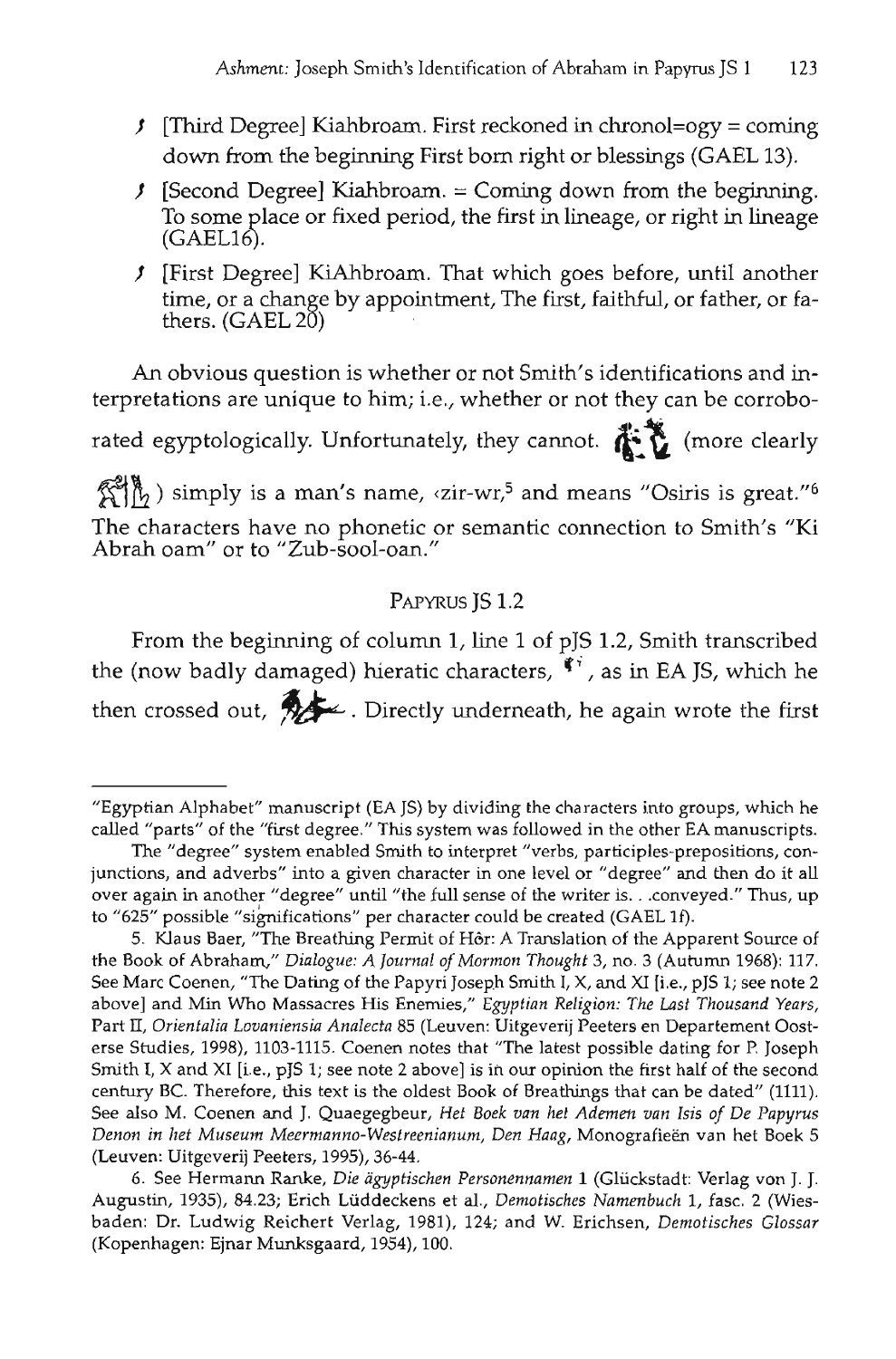character,  $\cancel{K}$ , and under that the second,  $\cancel{f}$ . Smith identified  $\cancel{f}$  as "Ahbra-oam." He crossed that out and replaced it with the caretted "Ahbroam." Smith wrote that the sign "Signifies father of the faithful The first right—The elder." All but "The elder" was crossed out, and on the back of the page the sign and a more elaborate explanation (according to the "degree" system<sup>7</sup>) was recorded in the handwriting of Oliver Cowdery:

In the first degree Ah-broam—signifies The father of the faithful, the first right, the elder—second degree—same sound—A follower of  $\frac{1}{2}$  righteousness—Third degree—same sound—one who possesses great knowledge— Fourth degree—same sound—A follower of righteousness, a possessor of greater knowledge. Fifth degree—Ah-bra-oam. The father of many nations, a prince of peace, one who keeps the command=ments of God, a patriarch, a rightful heir, a high priest.

Conformably, the Grammar and Alphabet of the Egyptian Language, organized into sections by "degree," and beginning with the "Fifth Degree," interprets

as:

[Fifth Degree] Ah brah-oam: a father of many nations a prince of peace, One who keeps the commandments of God. A patriarch a rightful heir, a highpriest (GAEL 2)

[Fourth Degree] Ahbroam: a follower of righteousness a possessor of greater knowledge—(GAEL 9)

[Third Degree] Ah-broam: one who possesses great knowl[e]dge (GAEL 13)

[Second Degree] Ah=brah hoam—Ah broam: a follower of righteousness (GAEL 16)

[First Degree] Ah=brah hoam: the Father of the faithful. The first right—the elder (GAEL 20)

The connection of  $f$  with Abraham persisted in Book of Abraham Manuscript 2,<sup>8</sup> where it refers specifically to Abraham. Moreover, there

- 8. The relative chronology of the Book of Abraham manuscripts has been established:
- BAbr Ms la, in the handwriting of Frederick G. Williams, BAbr Folder 2;
- BAbr Ms lb, in the handwriting of Warren Parrish, BAbr Folder 3;
- BAbr Ms 2, begun by W. W. Phelps and completed (incorporating the corrections from mss. la and lb) by Warren Parrish, BAbr Folder 1; and

<sup>7.</sup> See note 4.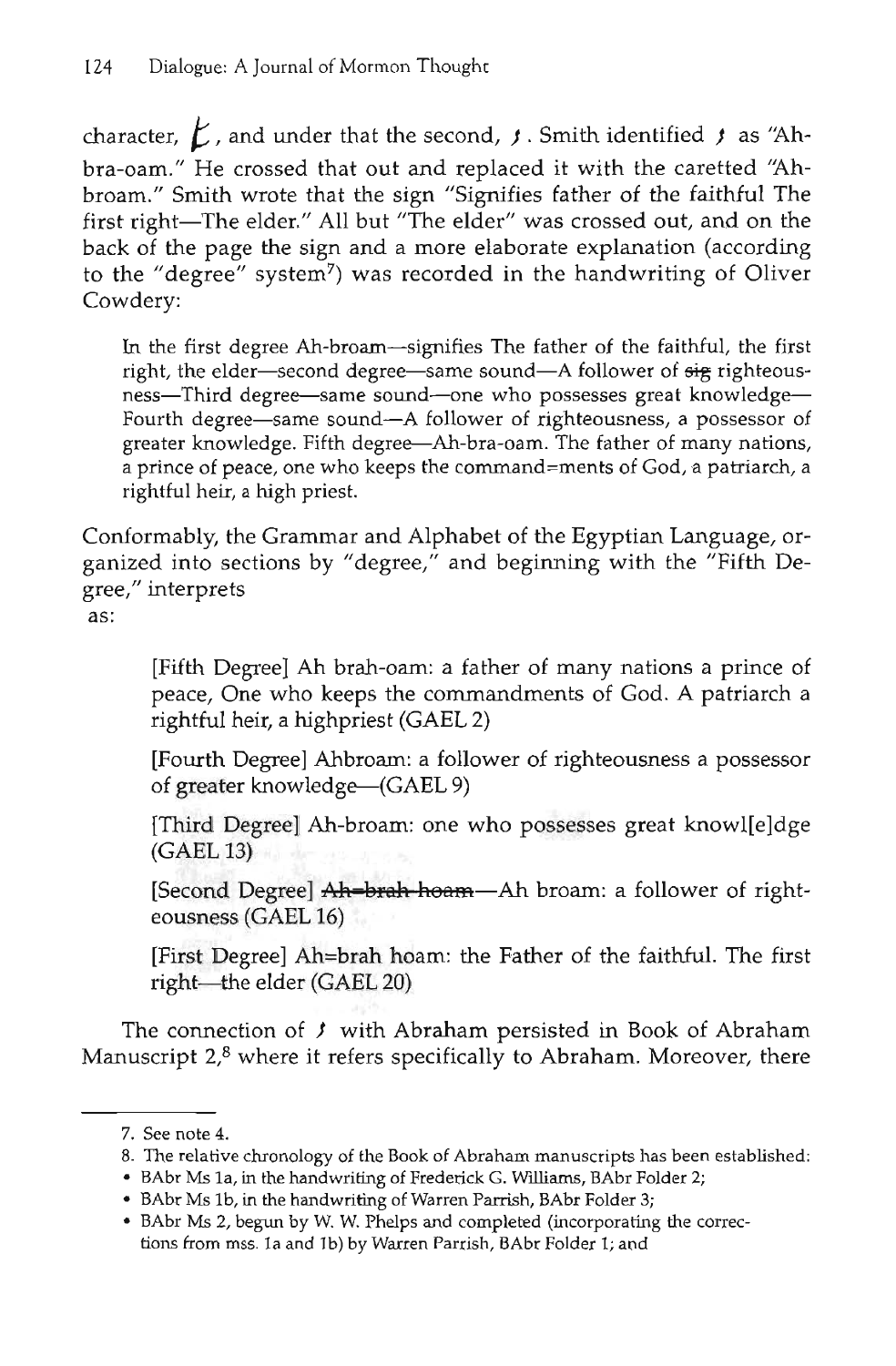are many reports of Smith pointing out the "handwriting" and "signature" of Abraham to people to whom he showed the papyri.<sup>9</sup>

As is the case with  $\mathcal{L}$ , an obvious question is whether or not Smith's identification of  $f$  is unique; i.e., whether or not it can be corroborated Egyptologically. Unfortunately, as with  $\oint$   $\zeta$ , it cannot.

A parallel Breathing Permit reveals that the characters  $\int$   $\mathsf{L}$  origi-

nally were part of a three-character group:  $3/ \hbar$  .<sup>10</sup> Unfortunately, the third sign in the first line of the first column of pJS 1.2 already was missing in a lacuna when Smith worked on his "Egyptian Alphabet"<sup>11</sup> although, near the end of line three of the papyrus, the same sign group appears in its entirety: **J\%** .<sup>12</sup>

Restored Egyptologically,<sup>13</sup> line 1 reads as follows:

 $A$ <sup>2</sup>+ $\frac{8}{2}$  $\frac{8}{2}$  $\frac{1}{2}$  $\frac{1}{2}$ 

In BAbr Ms 2 this line (albeit with Smith's hypothetically "restored" characters for what is missing in the lacuna) was "translated" into more

9. See Ashment, Some Ancient Records That Have Fallen into Our Hands, s.v. "Interim" and "Nauvoo Period."

10. P.-J. de Horrack, "Le livre de respirations [pLouvre 3284]," *Bibliotheque Egyptologique* 17 (1907): plate 11, §14b, line 1.

11. Hypothetical characters were supplied for the lacuna in the BAbr manuscripts. See Edward H. Ashment, *"A* Record in the Language of My Father: Evidence of Ancient Egyptian and Hebrew in the Book of Mormon," *New Approaches to the Book of Mormon: Explorations in Critical Methodology,* ed. Brent Lee Metcalfe (Salt Lake City: Signature Books, 1993), 335f. The first character (i.e., on the right-hand side) of Figure 4 in that essay is Smith's "Ki Abrah oam" ( *yf* ) from pJS 1:1, line 2. It was used—out of context—in

BAbr Ms 2 as a "restored" character to help fill the lacuna in pJS 1:2, column 1, line 1. "Translated," it became part of Smith's Book of Abraham as chapter 1, verses 2-3. Note that the "translation" closely resembles the interpretations in EA JS and GAEL, provided above.

12. Baer, The Breathing Permit of Hôr, 129.

13. See de Horrack, plate 11, §14b, lines 1-2.

<sup>•</sup> BAbr Ms 3, the printer's manuscript in the handwriting of Willard Richards, BAbr Folder 4.

<sup>&</sup>quot;In Reducing Dissonance: The Book of Abraham as a Case Study" (in *The Word of God,* ed. Dan Vogel [Salt Lake City: Signature Books, 1990], 221-235) I had accepted Dean C. Jessee's identification of W. W. Phelps as the scribe for BAbr Ms la. However, see now the forthcoming revision of Edward H. Ashment, *The Papyrus Which Has Lived,* chap. 2, "Some Ancient Records That Have Fallen into Our Hands" (1986).